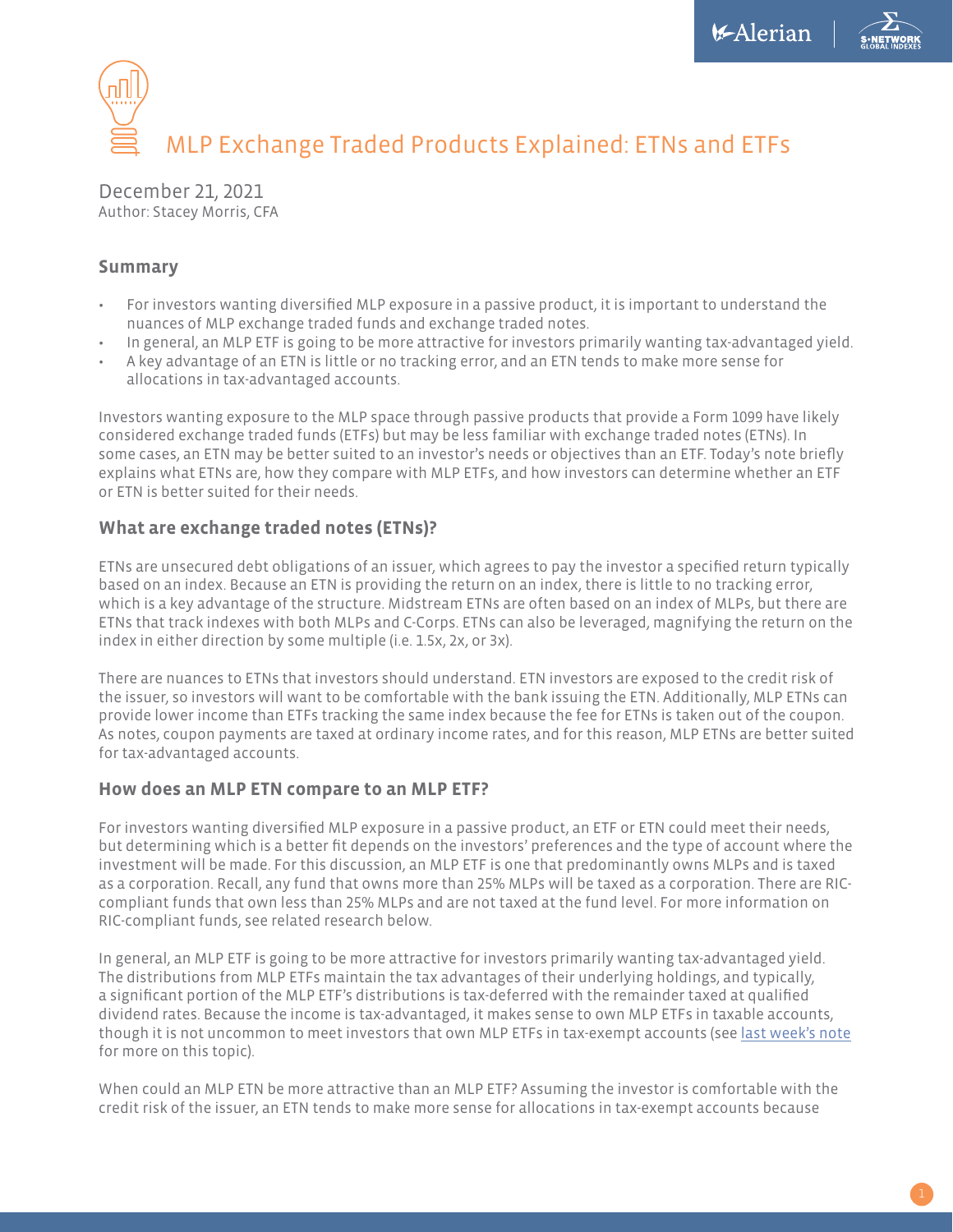coupons are taxed at ordinary income rates. An ETN may also be more attractive if an investor is expecting significant price appreciation from the underlying index, because an ETN has little to no tracking error.

One drawback of MLP ETFs is that performance can lag the index because the fund is taxed as a corporation. MLP ETFs accrue a deferred tax liability (DTL) for capital gains and for the portion of distributions from MLPs that are considered a tax-deferred return of capital. DTL is removed from the fund's net asset value (NAV) and is assessed based on the 21% corporate tax rate, plus some amount for state taxes (typically 2-3%). When the fund is in a net deferred tax liability status, if the underlying index gains 10%, the ETF's NAV may only go up 7.6%. If an ETF is in a deferred tax asset position, the ETF may more closely track the underlying index. The graphic below summarizes the advantages and disadvantages of MLP-focused ETFs and ETNs.



*\* Due to expense rato being taken from NAV, and income being treated as return of capital/qualified dividend \*\* Due to expense ratio being taken from coupon, and coupon being taxed as ordinary income*

#### **Bottom line**

When weighing MLP ETFs and MLP ETNs, there are a few key points investors should keep in mind. MLP ETFs tend to be best suited for those looking to maximize tax-advantaged yield and investing in taxable accounts. Assuming an investor is comfortable with issuer credit risk, an ETN is best suited for investors wanting to minimize tracking error and investing in a tax-advantaged account.

*Alerian is not a tax advisor or investment advisor. This piece does not constitute tax or investment advice. Please consult your tax advisor or financial advisor for information specific to your situation. Alerian's disclaimers can be viewed [here](https://www.alerian.com/disclaimers/?_ga=2.43426533.1724501753.1639406884-1549772386.1632412471).* 

#### **Related Research:**

[Decisions, Decisions: Demystifying MLP Investment Options](https://insights.alerian.com/decisions-decisions-demystifying-mlp-investment-options) [Energy Infrastructure Investing](https://www.alerian.com/education/energy-infrastructure-investing/?_ga=2.220267857.814003588.1638800348-1549772386.1632412471) [MLP Taxation: The Benefits and What You Need to Know](https://insights.alerian.com/mlp-taxation-the-benefits-and-what-you-need-to-know)